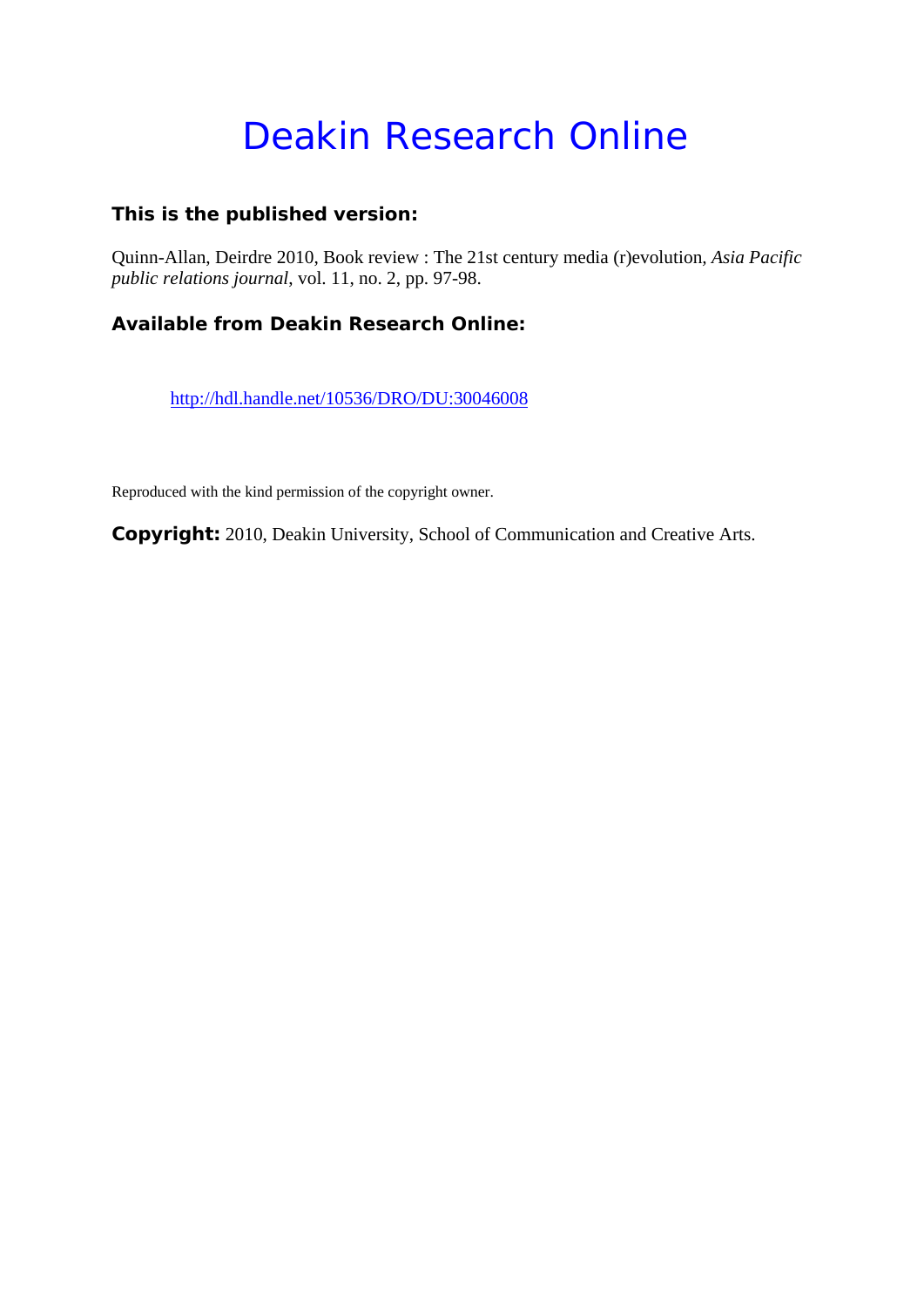# Book review

#### The 21st century media (R)evolution

Jim Macnamara Published 2010, Peter Lang, New York, pp.410

### Reviewer: Deirdre Quinn-Allan

Deakin University

*The 21st Century Media (R)evolution* by Professor Jim Macnamara from the University of Technology, Sydney, should be received as a welcome addition to professional and scholarly discussion on emergent media and their impact on communication disciplines and practices. Taking an 'analytical approach grounded in research', Macnamara seeks to provide the reader with a theoretical framework for evaluating contemporary and future-focused communication issues mediated by an evolving media landscape. As the title of the book suggests, Macnamara believes that change will tend evolution rather than revolution.

The book is timely and fills a much needed gap in the literature. New and emergent digital media – from an application, technology and business-model perspective - are of great interest because of their impact on existing modes of practice and communication paradigms. As is often the case with new developments debate can be simplified to a binary of *for or against*. This has been true of practitioner and academic discourse surrounding the evolving media landscape but Macnamara navigates the reader through a middle ground as well as situating debate, where necessary, in an historical context so we don't forget lessons from the past as we try to understand what lies ahead.

The first three chapters of the book set out to provide the reader with a context in which to consider change. And as an important first step Macnamara seeks to clarify definitions around commonly used words and concepts. The book does not resolve all issues to do with muddled usage but does challenge the reader to think about their own understanding and application of terms and demonstrates throughout why it is important that practitioners, academics and students seek clarity in expression.

As the titles of chapters 4-10 indicate, much of the book is oriented towards the future . These chapters situate emergent media within the fields of community and culture, politics, journalism, advertising and public relations. Chapter 8 is devoted to exploring media business models which is of particular relevance to journalists, advertisers and public relations practitioners who are, in a sense, variously content or message generators reliant on media to communicate